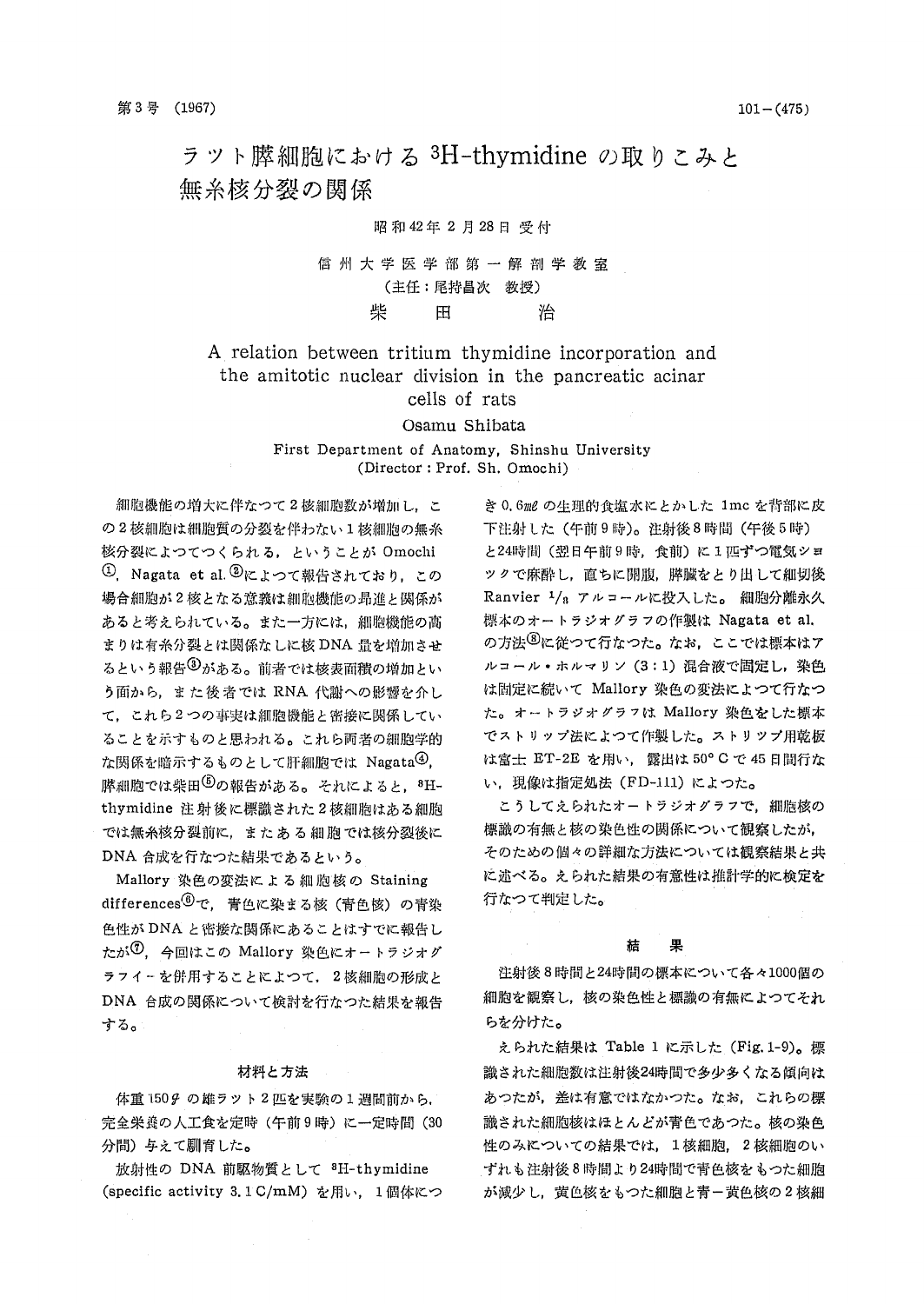## $102 - (476)$

| basis of 1000 cells. |               |                                     |          |            |          |  |  |
|----------------------|---------------|-------------------------------------|----------|------------|----------|--|--|
|                      | nuclear color | hours after the thymidine injection |          |            |          |  |  |
| cell                 |               | 8                                   |          | 24         |          |  |  |
|                      |               | unlabelled                          | labelled | unlabelled | labelled |  |  |
| mononucleate         | blue          | 374                                 | 2        | 287        | 2        |  |  |
|                      | yellow        | 165                                 | 0        | 215        |          |  |  |
| binucleate           | blue-blue     | 322                                 | 1        | 289        | 2        |  |  |
|                      | blue-yellow   | 6                                   | 0        | 12         | 0        |  |  |
|                      | yellow-yellow | 130                                 | 0        | 192        | 0        |  |  |

Table 1. Frequencies of both incorporation of tritium thymidine and staining characteristics of nuclei stained by a modified Mallory's method in the acinar cells of the pancreases of the rats injected with tritium thymidine on the

Table 2. Frequencies of staining differences of nuclei in the pancreatic acinar cells on the basis of 30 labelled cells.

|              |                  |    | hours after the thymidine injection |
|--------------|------------------|----|-------------------------------------|
| cell         | nuclear color    | 8  | 24                                  |
| mononucleate | blue             | 17 | 14                                  |
|              | yellow           | 9  | 3                                   |
| binucleate   | blue blue        |    |                                     |
|              | one labelling    |    | 10                                  |
|              | two labelling    |    |                                     |
|              | blue-yellow      |    |                                     |
|              | blue labelling   | 2  | 2                                   |
|              | yellow labelling | 0  |                                     |
|              | two labelling    | 0  | o                                   |
|              | yellow-yellow    |    |                                     |
|              | one labelling    |    |                                     |
|              | two labelling    |    | Ω                                   |
|              |                  |    |                                     |

胞がふえた。これらはいずれも χ<sup>2</sup>検定により各々0.1 %および5%以下の危険率で有意であつた。すなわち  $\begin{array}{c} \text{Area} \\ \text{Area} \end{array}$ 

| 1 该細胞 | $n = (2 - 1)$ $(2 - 1) = 1$ , $\chi_{\rm S}^2 = 17.04$ |  |  |
|-------|--------------------------------------------------------|--|--|
|       | $Pr { \{ \chi^2 \} }$ 10. 827} = 0. 1%                 |  |  |
| 2 核細胞 | $n=(3-1)$ $(2-1)=2$ , $\chi^2_{\rm S}=14.3$            |  |  |
|       | $Pr {2 > 5.991} = 5\%$                                 |  |  |

であつた。

核の染色性と標識との関係を詳細に調べるために, 30個の標識された細胞を無作為にえらび、これらを核 の数と染色性によつて分けた。

えられた結果は Table 2 に示した。すなわち、核 の染色性とは関係なしに標識された30個の細胞では, 1核細胞の数は2核細胞より多かつたが、その差は有 意ではなかつた。これに加えて時間の影響を考慮して 検定を行なつたところ,

 $\mathtt{P}=\!\!\frac{30\!+\!30\!+\!43\!+\!17\!+\!1}{60\!+\!}\Big\{\! \frac{1}{26\!+\!17\!+\!4\!+\!13\!+\!}+\!$  $\frac{1}{27 \mid 16 \mid 3 \mid 14 \mid} + \frac{1}{28 \mid 15 \mid 2 \mid 15 \mid}$  $+ \frac{1}{29 \mid 14 \mid 1 \mid 16 \mid} + \frac{1}{30 \mid 13 \mid 0 \mid 17 \mid} \Big \}$  $= 0.0099$ 

となり、時間による変動は1%以下の危険率で有意で あつた。すなわち、8時間後より24時間後に標識され た1核細胞は減少し、標識された2核細胞は増加する ことが認められた。

Table 2 から、標識された細胞の核の染色性と経 過時間の間の関係を調べた結果は次の通りであつた。

 $P = \frac{31 | 31 | 50 | 12 |}{62 |} \left\{ \frac{1}{22 | 28 | 9 | 3 |} + \right\}$  $21 | 29 | 10 | 2 | + 20 | 30 | 11 | 11$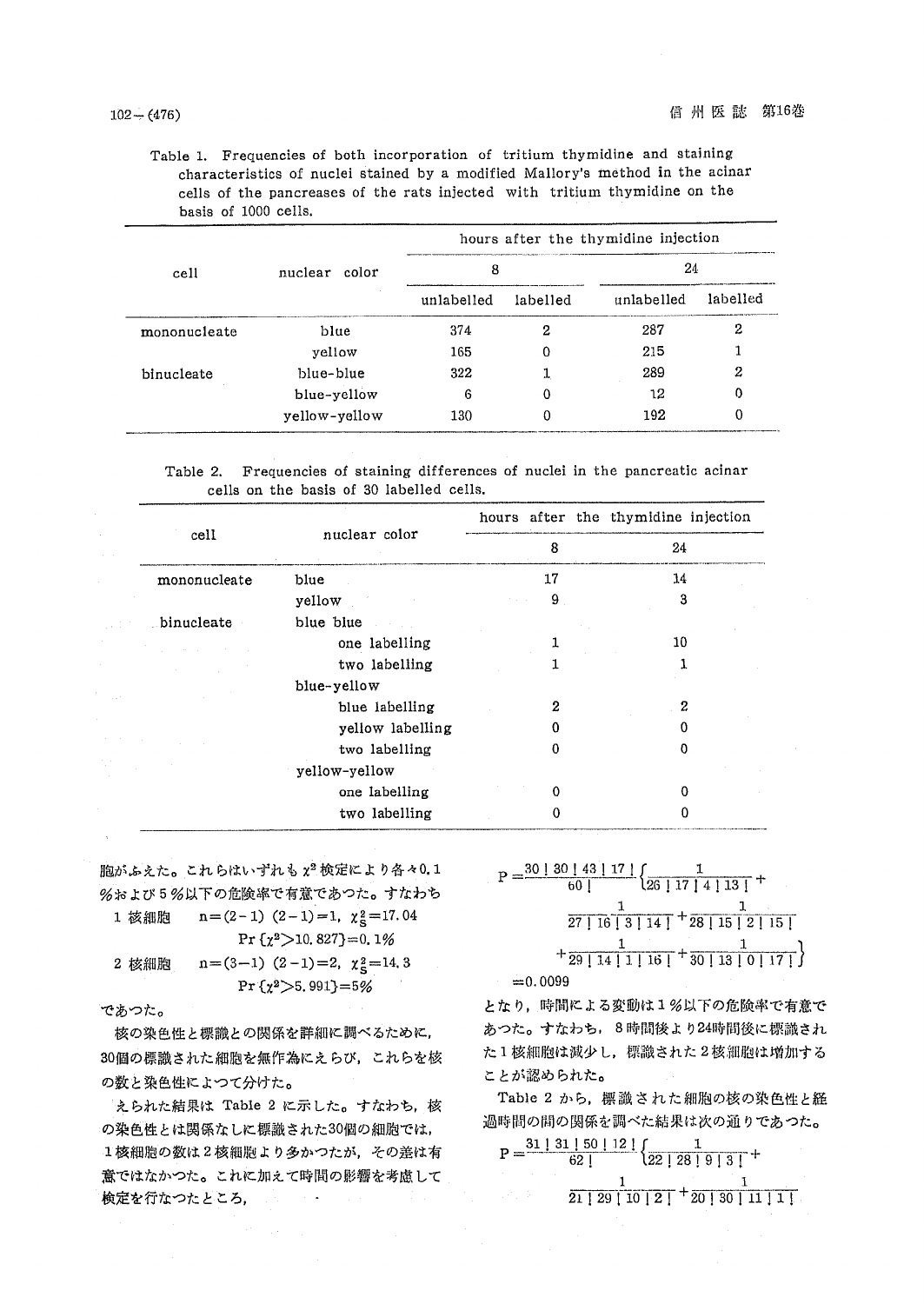$$
+\frac{1}{19\cdot 1\cdot 31\cdot 1\cdot 2\cdot 1\cdot 0\cdot 1}
$$

より24時間後に青色核がふえ,黄色核が減少したとい 核とも黄色の細胞のあることをみて,青色核のみが無 いうる。 糸核分裂を行なうと結論している。器官は異なるとは

|              | SS.     | DF | Мs       |
|--------------|---------|----|----------|
| ጥ            | 20, 25  |    | 20.25    |
| N            | 90.25   |    | $90.25*$ |
| $T \times N$ | 2.25    |    | 2, 25    |
| TΝ           | 112, 75 |    |          |

とDNAが密接な関係にあることはすでに著者が報告 thymidine によるもので、分裂後に合成されたもの した⑦。今回褥られた結果のうち,8時間と24時間の ではないことを示すものと思われる。 時間による差は、使用した動物が各1例ずつであるた 2核細胞が標識された場合、ここではほとんどが1 め個体差による変動を否定できないが、標識された細 核のみの標識であつた。無糸核分裂前に合成された 胞, したがつて<sup>a</sup>H-thymidine 注射後に DNA 合成 DNA が1方の核のみに含まれやすいということが, をした細胞では,黄色核より青色核のものが多かつた 細胞学的にどのような意義をもつものなのかは現在の ことは. Mallory 染色における核の染色性と DNA ところでは不明である。 との間に何等かの関係のあることを、さらに確かなも 標識とは関係なしに, 1核細胞, 2核細胞のいずれ のとするであろう。このことは標識された細胞のみの においても、注射後8時間より24時間で青色核を持つ 観察では,注射後の経過時間に伴なつて黄色核が減少 た細胞数が減少し,黄色核の細胞が増加した。染蝕時 し、青色核がふえたことからも推察される。多分、こ の条件の違いが標本の染色度を変える可能性を考慮し れは黄色核が DNA 合成を行なうことによつて、青染 て、染色操作はすべて同一容器内で同時に行なつてお 色性に変つたことを示すものと思われる。DNA 合成 p. この様な変化の原因が標本作製の過程にあつたと の有無によるこのような染色性の変化が,DNAの量 は思われない。ここで用いた注射後24時間のラットは 的な変化によるものなのか、あるいは Friedkin et それ以前の23時間30分の間は全く食餌を与えられてお aL⑨の暗示したような既存のDNAと新たに合成さ らず,膵臓機能はかなり低下していた可能性がある。 れたDNAの質的な相異によるものなのかは明らかで 従って、核の染色性の変つた原因として,(1)細胞機 はない。 能の低下に檸うDNA饒の変化,(2)醜餓状態による

Nagata<sup>①</sup>は Mallory 染色をしたラットの肝細胞 =O.050 ° '° で無糸核分裂の過程を観察し・くびれ期とt"1'1隔期は青 したがつて、標識された細胞は5%の危険率で8時間 色核のみであつたが、離断期では1核のみあるいは2 1核細胞の標識は黄色より青色の核をもつたものの いえ、ここでえられた結果で、標識された細胞核のほ 方が5%の危険率で有意に多かつた(Table 3)。2核 とんどが青色核であ・りまた時間差が個体鑑でないと 細胞では標識された核のすべてが青色であつたから、 考えれば、時間の経過に伴なつて、この標識された1 1核細胞もふくめて標識された核が青色であること 核細胞の数が減少するのに反して、標識された2核細 は,かなりの確からしさで認めることができる。 胞は増加するという事実は・冑色核のみが無糸核分裂 .<br>これらの観察を通して,有糸分裂像は全くみられな を行なうという Nagata<sup>⑥</sup>の主張と一致している。

かつたが、 無糸核分裂像は見出された。 2 2 2 核細胞を標識した <sup>8</sup>H-thymidine が有糸核分裂 に際して取りこまれたという可能性は、有糸核分裂像 Table 3. Factorial design of mononucleate が全くみられなかつたことから、ここでは否定される cells listed in table 2. <br>
であろう。 この標識された DNA の合成時期につい て, <sup>s</sup>H-thymidine を注射したラットの肝細胞で無<br>糸核分裂の過程を観察した Nagata<sup>@</sup>は, 核分裂前後 における合成の可能性を検討し、分裂過程にある細胞 では標識された核がみられなかつたことから、無糸核 分裂後に1つあるいは2つの核が<sup>8H-thymidine</sup>を 112.75 3 岬 \_\_、\_\_\_.\_\_\_ 取りこんだ可能性が大きい,と述べている。しかし, Abbereviations to the table 柴田⑤は膵細胞に才δいて,無糸核分裂の過程の中隔期 T:hours after tritium thymidine injection で標識された細胞をみて,無糸核分裂後と同様に分裂 N: nuclear color, blue or yellow <br>\*: significant in 5% level of significance <br>\*: significant in 5% level of significance <br>A Light in the the minimum in the minimum in the minimum in the minimum in the minimum in the mini た。ここに報告したような、標識された2核細胞数と ユ核細胞数の経過時聞に伴なう増減と,その際の核の 考 察 青染色性への変換は,2核細胞の標識が1核細胞の無 Staining differencesにおける細胞核の膏染色性 糸核分裂前に合成したDNA中に取りこまれた8H一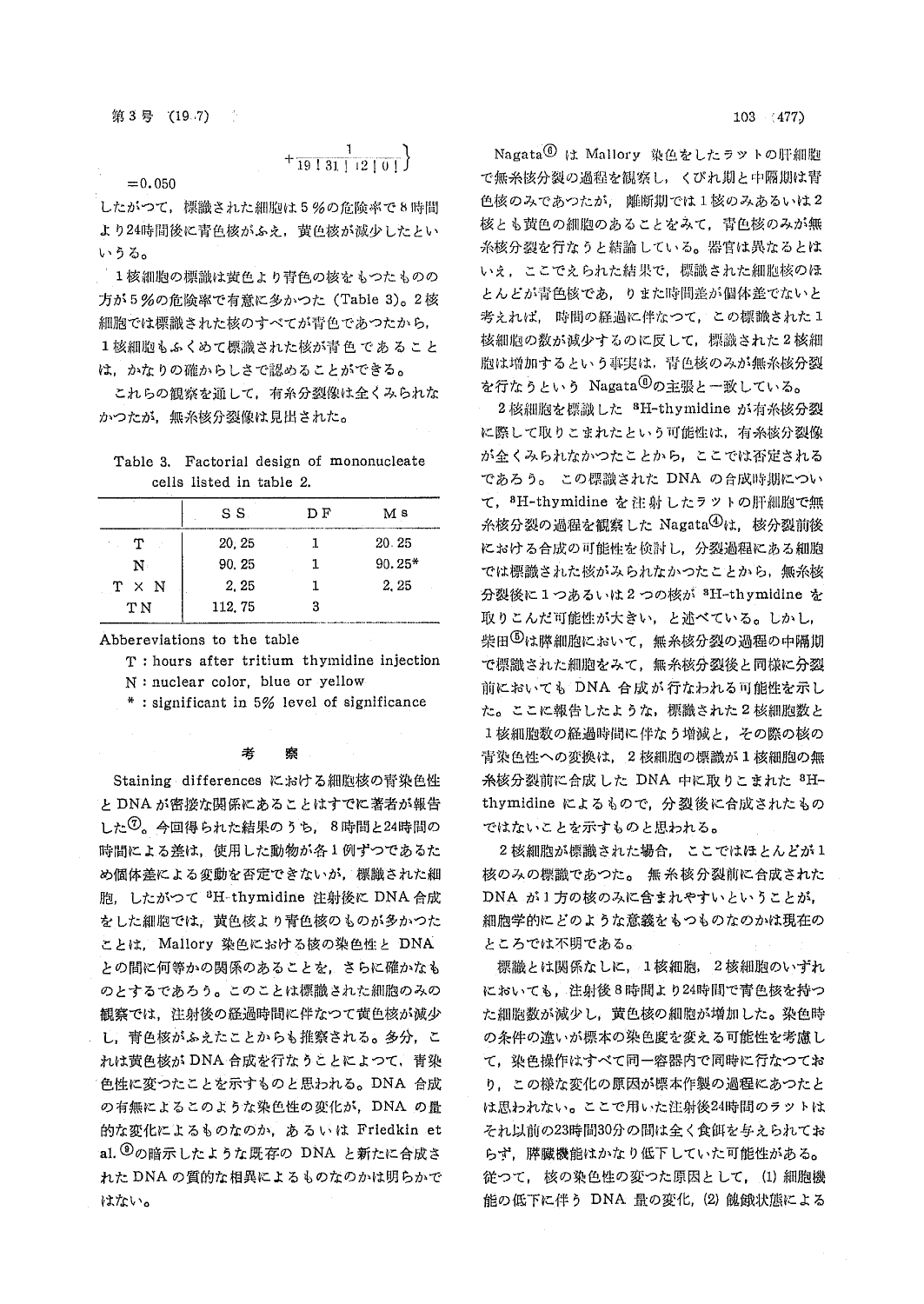のかも知れないが,現在のところでは明らかではな Univ.3:257-263,1958 ⑦柴田 治:分離し い。 た膵臓細蹴のSt・i・i・g diff・・e・cesについ"C・・信

と24時間にころし, 膵臓細胞の分離標本をつくつた。 cells, Histochemie, 2:255-259, 1961 これを Mallory の変法で染色した後にオートラジオ ⑨Friedkin, M. and Wood, H.:Utilization of グラフィーを行なつた。えられた標本でDNA合成と thymidine-C<sup>14</sup> by bone marrow cells and isola りであつた。 651,1956

1. 有糸核分裂像はみられなかつたが、無糸核分裂 像はみられた。 ABSTRAcr

による変動は、8時間後より24時間後に青色核がふ Mallory's method, and then were autoradio-え,黄色核が減少した。 graphed.

 5,これらの結果から,無糸核分裂な行なう細胞核 sion were found, but mitotic one was not. で黄染色性のものは,核分裂前にDNA合成を行な? 2, The number of rnononucleate cells て青染色性を示すようになると結論しうる。 containing a labelled nucleus stained blue was

 $@Nagata$ , T., Shimamura, K. and Okubo, M.: stained yellow decreased. Effets du régime alimentaire sur l'aspect des  $\begin{array}{ccc} 4. & \text{With the lapse of time after the in-} \end{array}$ cellules binucléées dans le pancréas et l'esto- jection, labelled binucleate cells increased in mac du rat, Rev. Frans. Etud. Clin. Biol., 7: number, while labelled mononucleate cells  $714-718$ , 1960 (a)Verwoerd-Verhoef, H. L. decreased. and Verwoerd, C. P. A.: Start and progress of 5. From these results, it should be conincrease of nuclear deoxyribonucleic acid con-cluded that yellow staining nuclei in monotent after stimulation of cell activity, Nature, nucleate cells change for blue in staining cha-193: 1208, 1962 **Angata**, T.: A radio- **racteristic by synthesizing DNA**, and that, if autographic study of the DNA synthesis in rat the cells may undergo amitosis, the newly liver, with special reference to binucleate synthesized DNA is divided into one of or both cells, Med. J. Shinshu Univ.,  $7:17-25$ , 1962 of the two nuclei which arise from the amitotic ⑥柴田 治:ラット膵細胞における DNA 合成のオー nuclear division. トラジオグラフによる研究,特に無糸核分裂細胞と2

# 104\_(478) 信州医誌第16巻

RNA量の減少,(3)個体差,(4)その他が考えられよ 核細胞について,信州医誌,15:497-502,1966 う。時間の経過に伴なう染色性の変化は,このような ⑥Nagata, T.;Staining differences of nuclei in 原因が単独に、あるいは幾つか組合わさつて生じたも isolated liver cells of rat, Med. J. Shinshu 州医誌,15:384-388,1966 ⑧Nagata, T・・ 要 約 Shibata, O. and Omochi, Sh.: A new method 8H-thymidine を注射したラットを注射後8時間 for radioautographic observation on isolated

核の染色性や無糸核分裂の関係を調べた結果は次の通 ted thymus nuclei, J. Biol. Chem., 220:639-

 2. 注射後の時間の経過によつて,標識された1核 Two albino rats injected with tritium thy一 細胞数は減少したが,2核細胞数は増加した。 mldine were killed 8 and 24 hours late「・z'es"- 3.標識された1核細胞では黄色より青色核の方が pectively, Preparations of isolated acinar cells 有意に多く,標識された2核細胞もふくめて経過時間 of the pancreases were.stained by a modtfied

4,2核細胞の標識された核はすべて青色であつた。 1.Some amitotic figures in nuclear divi-

御指導と御校閲をいただいた尾持昌次教授ならびに greater than those containing a labelled 永田鰍轍撫深謝致します。 …1eus st・i・・d y・11・w・ while皿゜st°f 1"belled nuclei in binticleate cells were blue.

 $\hat{\mathbf{v}}$  and  $\hat{\mathbf{v}}$  are  $\hat{\mathbf{v}}$  after the in-(DOmochi, Sh,: Über das Verhaätnis zwischen jection, the number of labelled nucleus stained der Amitose und der Zellfunktion, Med. J. blue increased both in mono- and binucleate Shinshu Univ., 6:163-170, 1961 . cells, while the number of labelled nucleus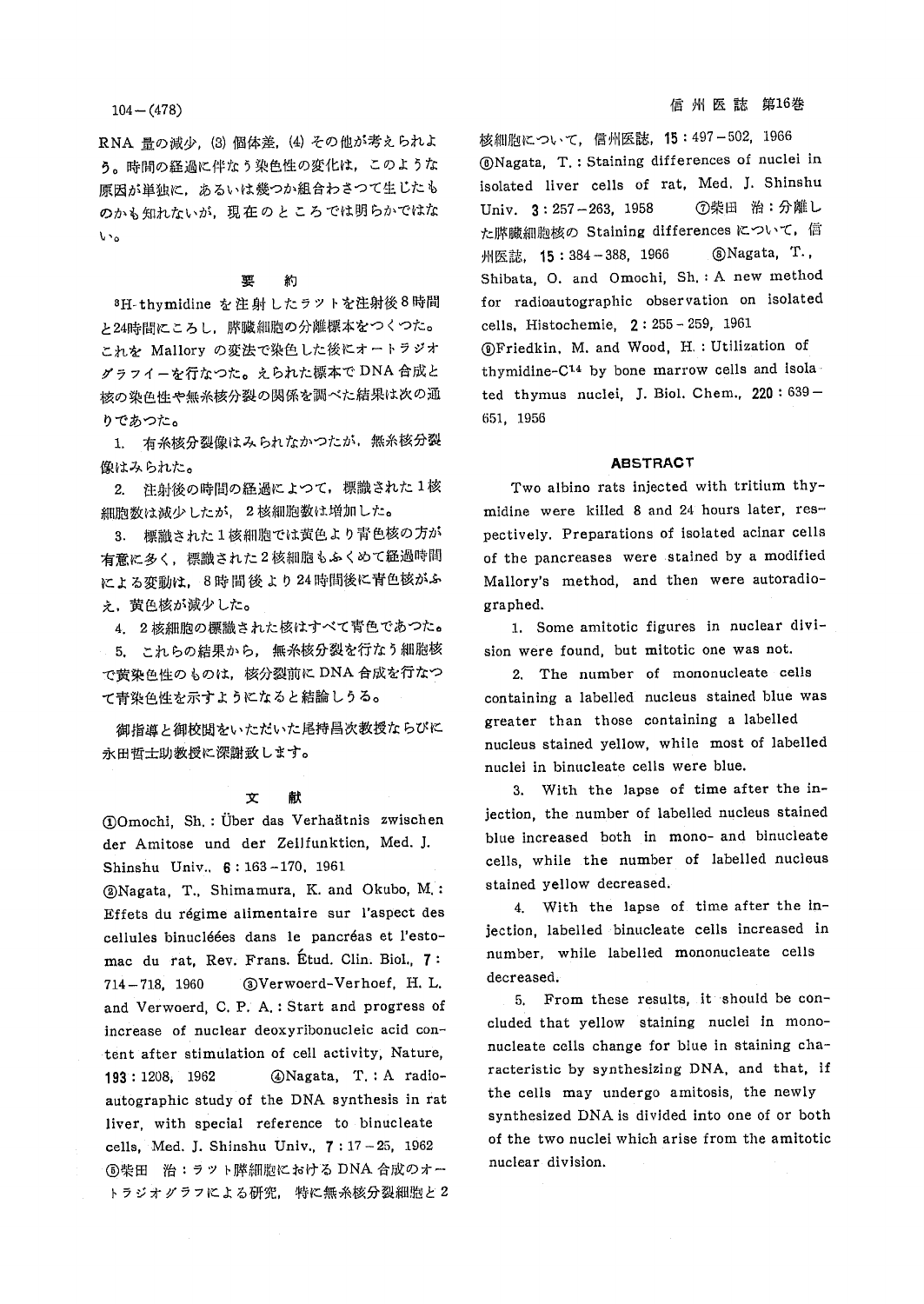